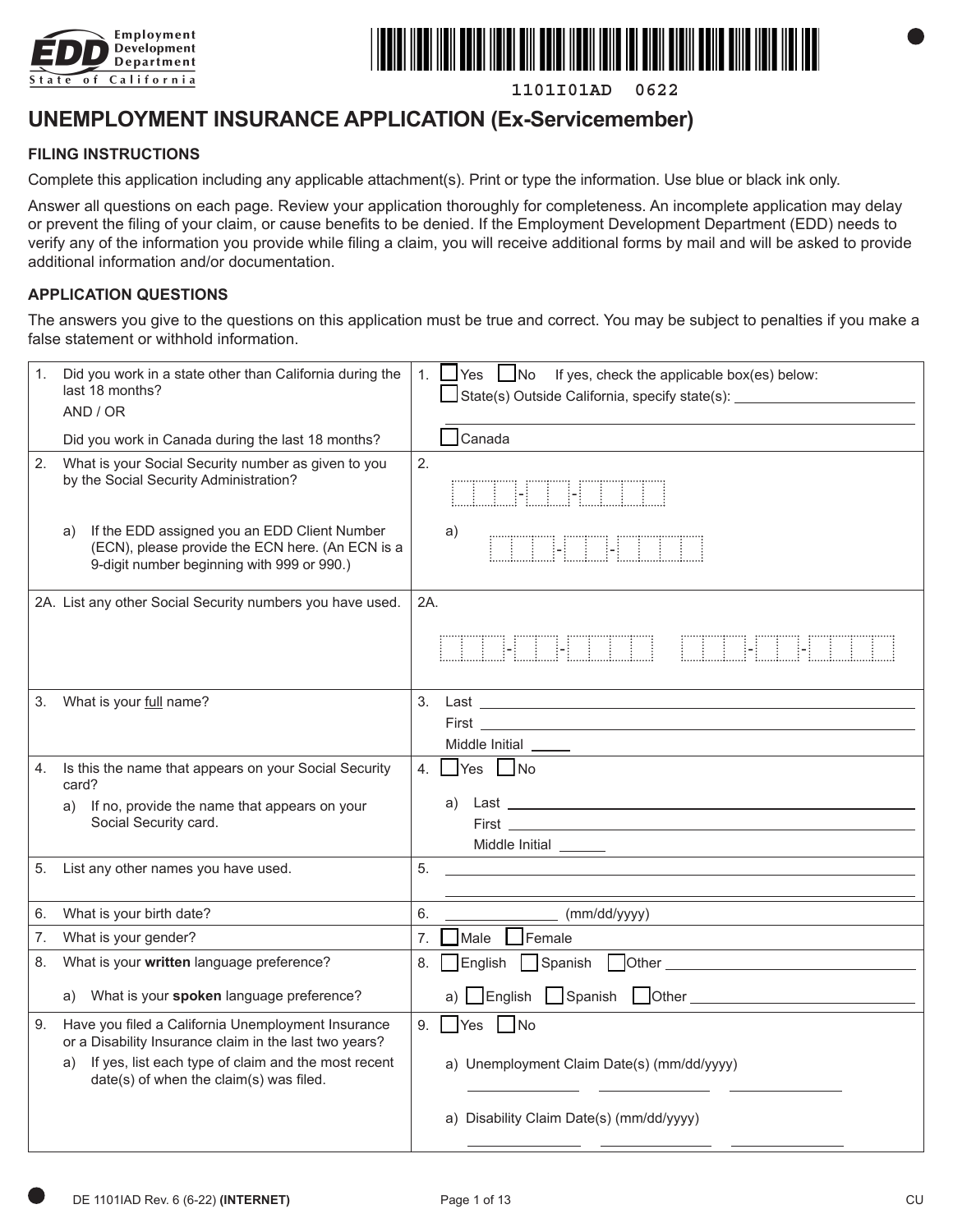

# **UNEMPLOYMENT INSURANCE APPLICATION**

Social Security number:  $\_\_$   $\_\_$  –  $\_\_$  –  $\_$  –  $\_$  –  $\_$  –  $\_$ 

| 10. Do you have a Driver License issued to you by a<br>State/entity?                                                                                                                                                                                                         | $10.$ Yes<br>$\blacksquare$ No                                  |
|------------------------------------------------------------------------------------------------------------------------------------------------------------------------------------------------------------------------------------------------------------------------------|-----------------------------------------------------------------|
| If yes, provide the name of the issuing State/entity<br>a)<br>and your Driver License number.                                                                                                                                                                                | a)                                                              |
| If no, answer questions b-d:                                                                                                                                                                                                                                                 | If no, answer questions b-d:                                    |
| Do you have an Identification Card issued to you<br>b)<br>by a State/entity?                                                                                                                                                                                                 | b) Yes No                                                       |
| If yes, provide the name of the issuing State/entity<br>C)<br>and your Identification Card number.                                                                                                                                                                           | C)<br>Identification Card Number: 2008 2010 2010 2012 2022 2023 |
| How do you look for work and, if you have work,<br>d)<br>how do you get to work?                                                                                                                                                                                             | d)                                                              |
| 11. What is your telephone number?                                                                                                                                                                                                                                           | 11. $  -$                                                       |
| If you are deaf, hard of hearing, or have a speech<br>a)                                                                                                                                                                                                                     | a) TTY (Non-voice) California Relay Service                     |
| disability and use TTY or California Relay to<br>communicate, check the appropriate box.                                                                                                                                                                                     |                                                                 |
| 12. What is your mailing address?                                                                                                                                                                                                                                            |                                                                 |
| (Include your city, State, and ZIP code)                                                                                                                                                                                                                                     |                                                                 |
|                                                                                                                                                                                                                                                                              | State: ________ ZIP Code: __________                            |
| 13. Is your residence address the same as your mailing<br>address?                                                                                                                                                                                                           | 13. Yes No                                                      |
| If no, enter your residence address. (Include your<br>a)                                                                                                                                                                                                                     | a)                                                              |
| city, State, ZIP code and apartment number.)<br>A residence address cannot be a P.O. Box. Please                                                                                                                                                                             |                                                                 |
| provide a street address.                                                                                                                                                                                                                                                    | State: _________ ZIP Code: __________                           |
| 14. If you do not live in California, what is the name of the<br>County in which you live?                                                                                                                                                                                   |                                                                 |
| 15. What race or ethnic group do you identify with? Check one of the following:                                                                                                                                                                                              |                                                                 |
| White                                                                                                                                                                                                                                                                        | $\blacksquare$ Hispanic<br>Black not Hispanic                   |
| Asian                                                                                                                                                                                                                                                                        | American Indian/Alaskan Native<br><b>T</b> Chinese              |
| Cambodian                                                                                                                                                                                                                                                                    | Filipino<br>Other Pacific Islander                              |
| Guamanian                                                                                                                                                                                                                                                                    | Asian Indian<br>Japanese                                        |
| Korean                                                                                                                                                                                                                                                                       | Laotian<br>Samoan                                               |
| Vietnamese                                                                                                                                                                                                                                                                   | Hawaiian<br>choose not to answer                                |
| 16. Do you have a disability? (A disability is a physical or<br>mental impairment that substantially limits one or more<br>life activities, such as caring for oneself, performing<br>manual tasks, walking, seeing, hearing, speaking,<br>breathing, learning, or working.) | 16. $Yes$<br>No<br>  I choose not to answer                     |
| 17. What is the highest grade of school you have completed? Check only one box.                                                                                                                                                                                              |                                                                 |
| Did not complete High School                                                                                                                                                                                                                                                 | High School Diploma or GED<br>Some college or vocational school |
| Associate of Arts                                                                                                                                                                                                                                                            | Bachelor of Arts or Science<br>Masters or Doctorate             |
| 18. Are you a Military Veteran?                                                                                                                                                                                                                                              | 18. $Yes$ No                                                    |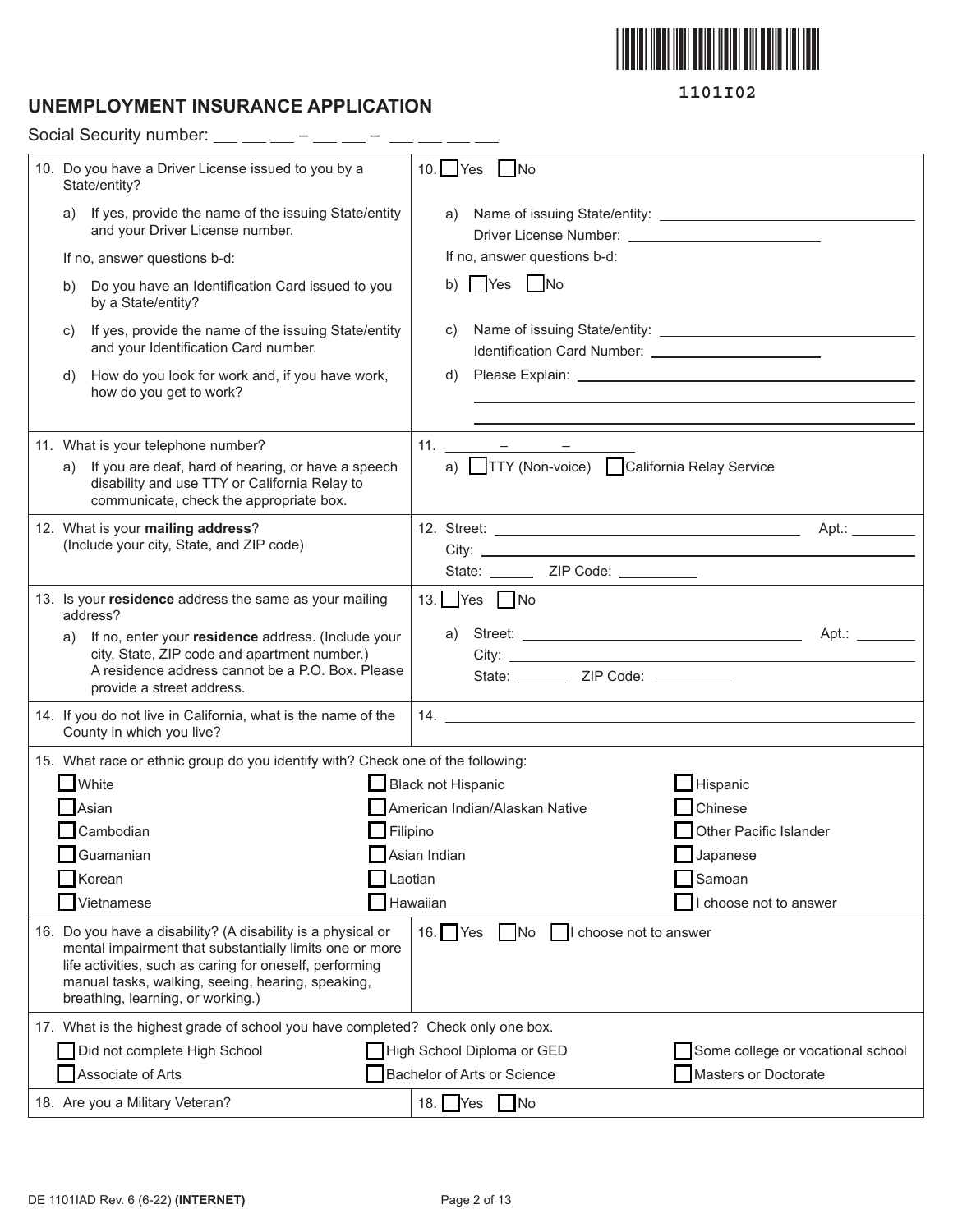

## **UNEMPLOYMENT INSURANCE APPLICATION**

Social Security number: – – 19. Provide your employment and wages information for the past 18 months. If you worked for a temporary agency, a labor contractor, an agent for actors or actresses, or an employer where wages are reported under a corporate name, your wages may have been reported under that employer name. You may want to refer to your check stub(s) or W-2(s) to obtain the name of your employer. a) Name and mailing address of all **employers** you worked for in the last 18 months. b) Period of employment (Dates Worked). c) Total Wages earned for **each employer** in the last 18 months. d) How you were paid (specify hourly, weekly, monthly, annually, commission, or at piece rate). e) Specify if you worked full-time or part-time. f) How many hours you worked per week. g) Check the appropriate "Yes/No" box if the employer is (or is not) a school or educational institution or a public or nonprofit employer where you performed school-related work. **NOTE:** It is important that you report the employer name(s) and mailing address(es), period(s) of employment, and wages correctly. Failure to provide complete information will result in your benefits being delayed or denied. a) Employer Name and Mailing Address b) Dates Worked c) Total Wages d) How were you paid? (e.g.,weekly, monthly, etc.)? Name: From: \$ Mailing Address: To: 1999 Mailing Address: To: 2008 Street:  $City:$ State: **ZIP Code:** e) Did you work full-time or part-time?  $\Box$  F/T  $\Box$  P/T f) How many hours did you work per week? g) Is this employer a school employer or a public or nonprofit employer where you performed school-related work?  $\Box$  Yes  $\Box$  No If yes, provide phone number:  $\frac{\qquad - \qquad - \qquad - \qquad}{\qquad}$ a) Employer Name and Mailing Address b) Dates Worked c) Total Wages d) How were you paid? (e.g.,weekly, monthly, etc.)? Name: From: \$ Mailing Address: To: Street: City: State:  $\frac{\text{ZIP Code:}}{\text{Did you work full-time or part-time?}}$ e) Did you work full-time or part-time?  $\Box$  F/T  $\Box$  P/T f) How many hours did you work per week? g) Is this employer a school employer or a public or nonprofit employer where you performed school-related work?  $\Box$  Yes  $\Box$  No If yes, provide phone number:  $\frac{\ }{\ }$  - – – – a) Employer Name and Mailing Address b) Dates Worked c) Total Wages d) How were you paid? (e.g.,weekly, monthly, etc.)? Name: From: \$ Mailing Address: To: Street: City: State: <u>ZIP</u> Code: \_\_\_\_ e) Did you work full-time or part-time? F/T P/T f) How many hours did you work per week? g) Is this employer a school employer or a public or nonprofit employer where you performed school-related work?  $\Box$  Yes  $\Box$  No If yes, provide phone number:  $\frac{\ }{\ }$ a) Employer Name and Mailing Address b) Dates Worked c) Total Wages d) How were you paid? (e.g.,weekly, monthly, etc.)? Name: From: \$ Mailing Address: To: 2008 and 2008 and 2008 and 2008 and 2008 and 2008 and 2008 and 2008 and 2008 and 2008 and 2008 and 2008 and 2008 and 2008 and 2008 and 2008 and 2008 and 2008 and 2008 and 2008 and 2008 and 2008 and 200 Street: \_\_\_\_\_\_\_\_\_ City: State: \_\_\_\_\_\_\_ ZIP Code: \_\_\_\_\_ e) Did you work full-time or part-time?  $\Box$  F/T  $\Box$  P/T f) How many hours did you work per week? g) Is this employer a school employer or a public or nonprofit employer where you performed school-related work?  $\Box$  Yes  $\Box$  No

If yes, provide phone number:  $\frac{\ }{\ }$   $\frac{\ }{\ }$   $\frac{\ }{\ }$   $\frac{\ }{\ }$   $\frac{\ }{\ }$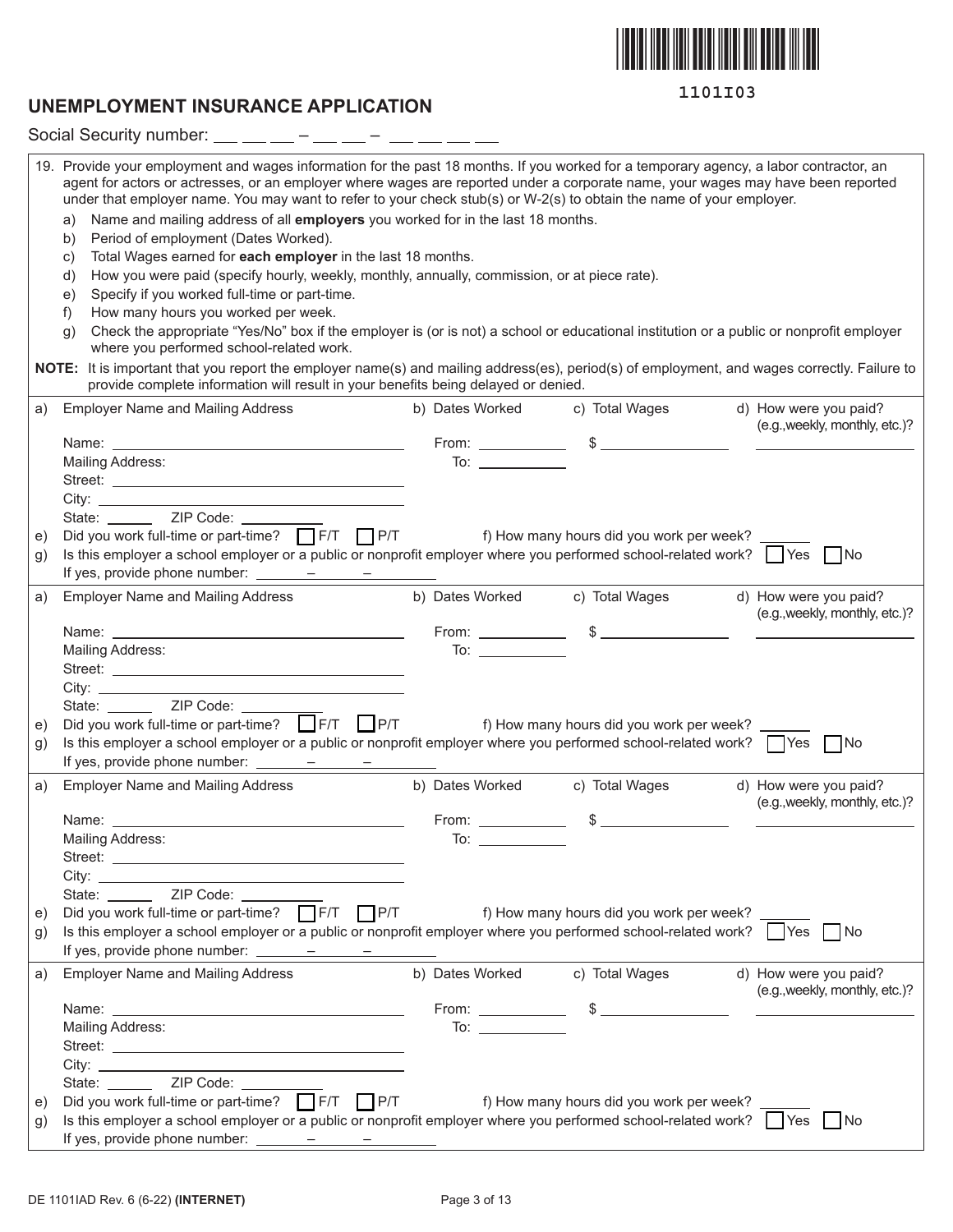

### **UNEMPLOYMENT INSURANCE APPLICATION**

**1101I04**

Social Security number:  $\_\_$   $\_\_$  –  $\_\_$  –  $\_$  –  $\_$  –  $\_$  –  $\_$ 

|    | 19. Continued                                                                                                                                                         |                                |                                                                                                                      |                                                         |
|----|-----------------------------------------------------------------------------------------------------------------------------------------------------------------------|--------------------------------|----------------------------------------------------------------------------------------------------------------------|---------------------------------------------------------|
| a) | <b>Employer Name and Mailing Address</b>                                                                                                                              | b) Dates Worked                | c) Total Wages                                                                                                       | d) How were you paid?                                   |
|    |                                                                                                                                                                       |                                | From: $\qquad \qquad$ \$ $\qquad \qquad$                                                                             | (e.g., weekly, monthly, etc.)?                          |
|    | Mailing Address:                                                                                                                                                      | To: $\_\_$                     |                                                                                                                      | <u>and the companion of the companion of</u>            |
|    |                                                                                                                                                                       |                                |                                                                                                                      |                                                         |
|    |                                                                                                                                                                       |                                |                                                                                                                      |                                                         |
|    | State: ________ ZIP Code: __________                                                                                                                                  |                                |                                                                                                                      |                                                         |
| e) | Did you work full-time or part-time? F/T P/T P/T f) How many hours did you work per week?                                                                             |                                |                                                                                                                      |                                                         |
| g) | Is this employer a school employer or a public or nonprofit employer where you performed school-related work? $\Box$ Yes $\Box$ No                                    |                                |                                                                                                                      |                                                         |
|    | If yes, provide phone number: $\frac{\qquad \qquad - \qquad \qquad - \qquad \qquad - \qquad \qquad }{\qquad \qquad - \qquad \qquad - \qquad \qquad - \qquad \qquad }$ |                                |                                                                                                                      |                                                         |
| a) | <b>Employer Name and Mailing Address</b>                                                                                                                              |                                | b) Dates Worked c) Total Wages                                                                                       | d) How were you paid?<br>(e.g., weekly, monthly, etc.)? |
|    |                                                                                                                                                                       |                                |                                                                                                                      |                                                         |
|    | Mailing Address:                                                                                                                                                      |                                |                                                                                                                      |                                                         |
|    |                                                                                                                                                                       |                                |                                                                                                                      |                                                         |
|    |                                                                                                                                                                       |                                |                                                                                                                      |                                                         |
|    | State: ________ ZIP Code: __________                                                                                                                                  |                                |                                                                                                                      |                                                         |
| e) | Did you work full-time or part-time? $\Box$ F/T $\Box$ P/T                                                                                                            |                                | f) How many hours did you work per week?                                                                             |                                                         |
| g) | Is this employer a school employer or a public or nonprofit employer where you performed school-related work? $\Box$ Yes $\Box$ No                                    |                                |                                                                                                                      |                                                         |
|    | If yes, provide phone number: $\frac{\ }{\ }$                                                                                                                         |                                |                                                                                                                      |                                                         |
|    | 20. During the past 18 months did you work for any other                                                                                                              | $20$ Yes $\Box$ No             |                                                                                                                      |                                                         |
|    | employers not listed in question 19?                                                                                                                                  |                                | If yes, list the employer information for questions 19 a-g on a separate sheet of                                    |                                                         |
|    |                                                                                                                                                                       |                                | paper. Attach the additional sheet of paper to this application.                                                     |                                                         |
|    | 21. If the EDD finds that you do not have sufficient wages                                                                                                            | 21 $\bigcap$ Yes $\bigcap$ No  |                                                                                                                      |                                                         |
|    | in the Standard Base Period to establish a valid claim,                                                                                                               |                                |                                                                                                                      |                                                         |
|    | do you want to attempt to establish a claim using the<br>Alternate Base Period?                                                                                       |                                |                                                                                                                      |                                                         |
|    | For additional information about the Standard Base                                                                                                                    |                                |                                                                                                                      |                                                         |
|    | Period and the Alternate Base Period, visit the EDD                                                                                                                   |                                |                                                                                                                      |                                                         |
|    | website www.edd.ca.gov.                                                                                                                                               |                                |                                                                                                                      |                                                         |
|    | 22. During the past 18 months, which employer did you<br>work for the longest?                                                                                        | 22. Employer name: ___________ |                                                                                                                      |                                                         |
|    | What type of business was operated by the<br>a)                                                                                                                       | a) Type of business:           |                                                                                                                      |                                                         |
|    | employer? (Please be specific. For example,<br>restaurant, dry cleaning, construction, book store.)                                                                   |                                |                                                                                                                      |                                                         |
|    | How long did you work for that employer?<br>b)                                                                                                                        |                                | b) Years: _________ Months: _______                                                                                  |                                                         |
|    | What type of work did you do for that employer?<br>C)                                                                                                                 |                                | $\mathsf{C}$ ) $\qquad \qquad$                                                                                       |                                                         |
|    |                                                                                                                                                                       |                                |                                                                                                                      |                                                         |
|    | 23. What is your usual occupation?                                                                                                                                    |                                |                                                                                                                      |                                                         |
|    | 24. Is your usual work seasonal?                                                                                                                                      | 24. $\Box$ Yes $\Box$ No       |                                                                                                                      |                                                         |
|    | If yes, answer questions a-c:                                                                                                                                         |                                | If yes, answer questions a-c:                                                                                        |                                                         |
|    | When does the season usually begin?<br>a)                                                                                                                             | a)                             | (mm/dd/yyyy)                                                                                                         |                                                         |
|    | When does the season usually end?<br>b)                                                                                                                               | b)                             | (mm/dd/yyyy)                                                                                                         |                                                         |
|    | What other work-related skills do you have?<br>C)                                                                                                                     | C)                             | <u> 1989 - Johann Barn, mars ann an t-Amhain Aonaich an t-Aonaich an t-Aonaich ann an t-Aonaich ann an t-Aonaich</u> |                                                         |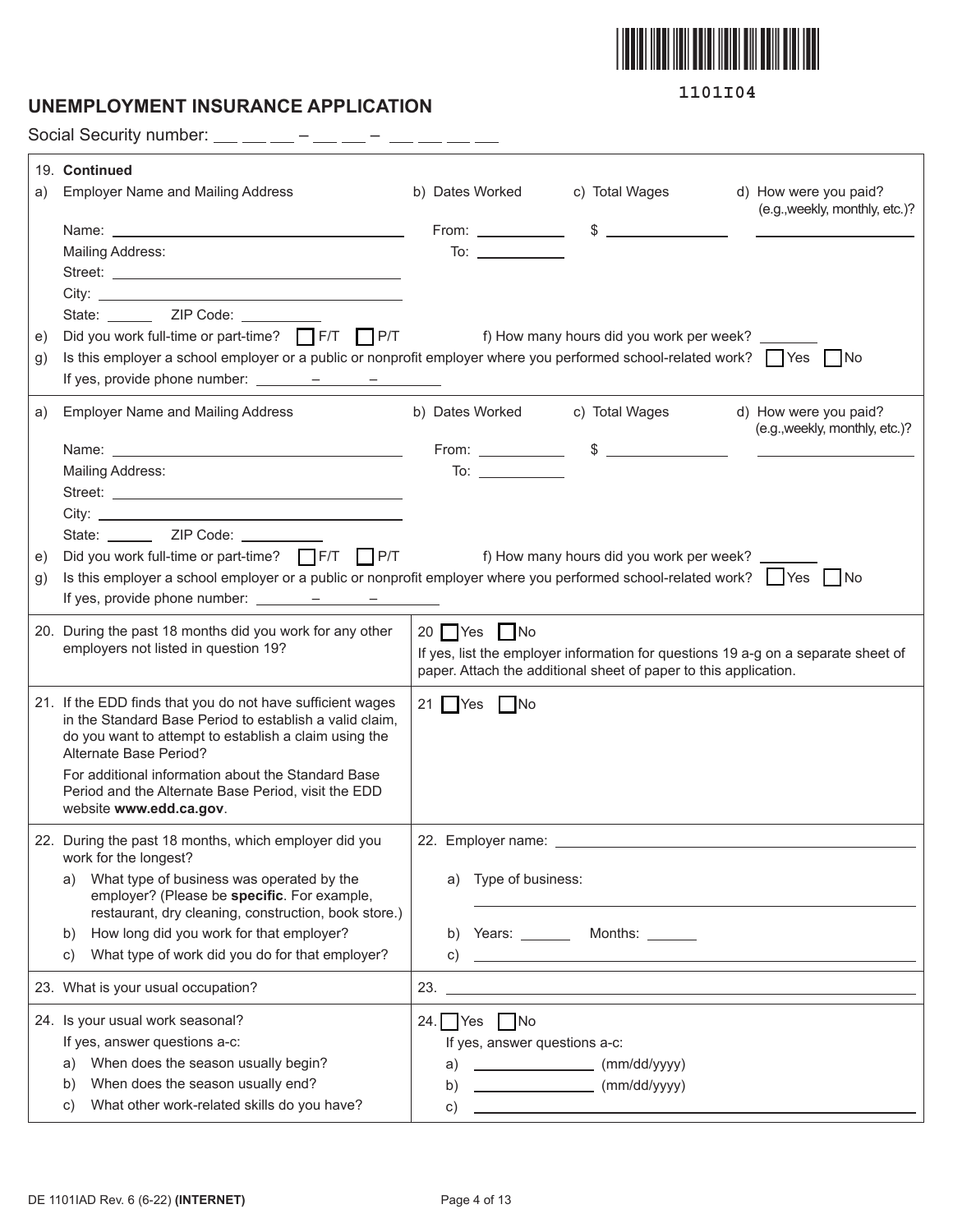

#### **UNEMPLOYMENT INSURANCE APPLICATION**

Social Security number:  $\_\_\_\_\_\_\_$  –  $\_\_\_$  –  $\frac{1}{2} \left( \frac{1}{2} \right) \left( \frac{1}{2} \right) \left( \frac{1}{2} \right) \left( \frac{1}{2} \right) \left( \frac{1}{2} \right) \left( \frac{1}{2} \right) \left( \frac{1}{2} \right) \left( \frac{1}{2} \right) \left( \frac{1}{2} \right) \left( \frac{1}{2} \right) \left( \frac{1}{2} \right) \left( \frac{1}{2} \right) \left( \frac{1}{2} \right) \left( \frac{1}{2} \right) \left( \frac{1}{2} \right) \left( \frac{1}{2} \right) \left( \frac$ 

Please provide information about your **very last employer**. This is the employer you last worked for regardless of the length of time you worked at that job, the type of work you did for that employer, or whether or not you have been paid.

If you worked for a temporary agency, a labor contractor, an agent for actors or actresses, or an employer where wages are reported under a corporate name, your wages may have been reported under that employer name. If you worked for In-Home Supportive Services (IHSS), the welfare recipient for whom you provided the in-home supportive service is your employer, not the county. You may want to refer to your check stub(s) or W-2(s) to obtain the name of your employer.

**Reminder:** To file a claim, individuals must be out of work or working less than full time. You must provide information about the last employer you worked for as an employee. Do not include self-employment unless you have elective coverage.

|                                                              | 25. What is the last date you actually worked for your very<br>last employer?                                                                                                                                                                                                                                                                                                                                                                                                                                                                                                                                                                                                                                                                                                                                  | 25. |          | $\frac{1}{2}$ (mm/dd/yyyy)                                                                                                                                                                                                                                                                                            |
|--------------------------------------------------------------|----------------------------------------------------------------------------------------------------------------------------------------------------------------------------------------------------------------------------------------------------------------------------------------------------------------------------------------------------------------------------------------------------------------------------------------------------------------------------------------------------------------------------------------------------------------------------------------------------------------------------------------------------------------------------------------------------------------------------------------------------------------------------------------------------------------|-----|----------|-----------------------------------------------------------------------------------------------------------------------------------------------------------------------------------------------------------------------------------------------------------------------------------------------------------------------|
| a)                                                           | What are your gross wages for your last week of<br>work? For Unemployment Insurance purposes, a<br>week begins on Sunday and ends the following<br>Saturday.                                                                                                                                                                                                                                                                                                                                                                                                                                                                                                                                                                                                                                                   |     |          | a) $\sqrt[3]{}$ 5                                                                                                                                                                                                                                                                                                     |
| b)                                                           | What is the complete name of your very last<br>employer?                                                                                                                                                                                                                                                                                                                                                                                                                                                                                                                                                                                                                                                                                                                                                       |     | b)       |                                                                                                                                                                                                                                                                                                                       |
| C)                                                           | What is the mailing address of your very last<br>employer?                                                                                                                                                                                                                                                                                                                                                                                                                                                                                                                                                                                                                                                                                                                                                     |     | C)       | Mailing address:<br>City:<br>State: ______ ZIP Code: _________                                                                                                                                                                                                                                                        |
| d)                                                           | Is the physical address of your very last employer<br>the same as their mailing address? (A physical<br>address cannot be a P.O. Box. Please provide a<br>street address.)                                                                                                                                                                                                                                                                                                                                                                                                                                                                                                                                                                                                                                     |     | d)       | $\Box$ Yes $\Box$ No                                                                                                                                                                                                                                                                                                  |
|                                                              | If no, what is the physical address of your very<br>last employer?                                                                                                                                                                                                                                                                                                                                                                                                                                                                                                                                                                                                                                                                                                                                             |     |          | Physical address:<br>State: ______ ZIP Code: _________                                                                                                                                                                                                                                                                |
| e)                                                           | What is the telephone number of your very last<br>employer at their physical address?                                                                                                                                                                                                                                                                                                                                                                                                                                                                                                                                                                                                                                                                                                                          |     | e)       |                                                                                                                                                                                                                                                                                                                       |
| $\mathsf{f}$                                                 | What is the name of your immediate supervisor?                                                                                                                                                                                                                                                                                                                                                                                                                                                                                                                                                                                                                                                                                                                                                                 |     | f)       | <u> 1989 - Johann Stein, mars an deutscher Stein und der Stein und der Stein und der Stein und der Stein und der</u>                                                                                                                                                                                                  |
| g)                                                           | Briefly explain in your own words the reason<br>you are no longer working for your very last<br>employer, within the space provided. Please do<br>not include any attachments.                                                                                                                                                                                                                                                                                                                                                                                                                                                                                                                                                                                                                                 |     | g)       | Reason: The contract of the contract of the contract of the contract of the contract of the contract of the contract of the contract of the contract of the contract of the contract of the contract of the contract of the co                                                                                        |
|                                                              | 26. Are you (directly or indirectly) out of work with any<br>employer (last employer or any employer in the last<br>18 months) due to a trade dispute, such as a strike or<br>a lockout?                                                                                                                                                                                                                                                                                                                                                                                                                                                                                                                                                                                                                       |     |          | 26. $Yes$ $No$                                                                                                                                                                                                                                                                                                        |
| If yes and a union was/is involved, answer<br>questions a-b: |                                                                                                                                                                                                                                                                                                                                                                                                                                                                                                                                                                                                                                                                                                                                                                                                                |     |          | If yes and a union was not/is not involved, answer questions c-e:                                                                                                                                                                                                                                                     |
|                                                              | a) What is the name and telephone number of the<br>union?<br>Name: Name: Name: Name: Name: Name: Name: Name: Name: Name: Name: Name: Name: Name: Name: Name: Name: Name: Name: Name: Name: Name: Name: Name: Name: Name: Name: Name: Name: Name: Name: Name: Name: Name: Name: Name: Name:<br>Phone: $\frac{\qquad \qquad - \qquad \qquad - \qquad \qquad - \qquad \qquad - \qquad \qquad - \qquad \qquad - \qquad \qquad - \qquad \qquad - \qquad \qquad - \qquad \qquad - \qquad \qquad - \qquad \qquad - \qquad \qquad - \qquad \qquad - \qquad \qquad - \qquad \qquad - \qquad \qquad - \qquad \qquad - \qquad \qquad - \qquad \qquad - \qquad \qquad - \qquad \qquad - \qquad \qquad - \qquad \qquad - \qquad \qquad - \qquad \qquad - \qquad \qquad - \qquad \qquad - \qquad \qquad - \qquad \qquad - \$ |     | d)<br>e) | c) How many employees left work? _______<br>Was there a spokesperson for the employees?<br>$\blacksquare$ No<br>  Yes<br>If yes, what is his/her name and telephone number?<br>Phone: $\frac{\qquad -\qquad -\qquad -\qquad \qquad -\qquad \qquad }{\qquad -\quad \qquad -\quad \qquad -\quad \qquad -\quad \qquad }$ |
| b)                                                           | Are you going to receive strike benefits?<br>$\bigcap$ Yes $\bigcap$ No                                                                                                                                                                                                                                                                                                                                                                                                                                                                                                                                                                                                                                                                                                                                        |     |          |                                                                                                                                                                                                                                                                                                                       |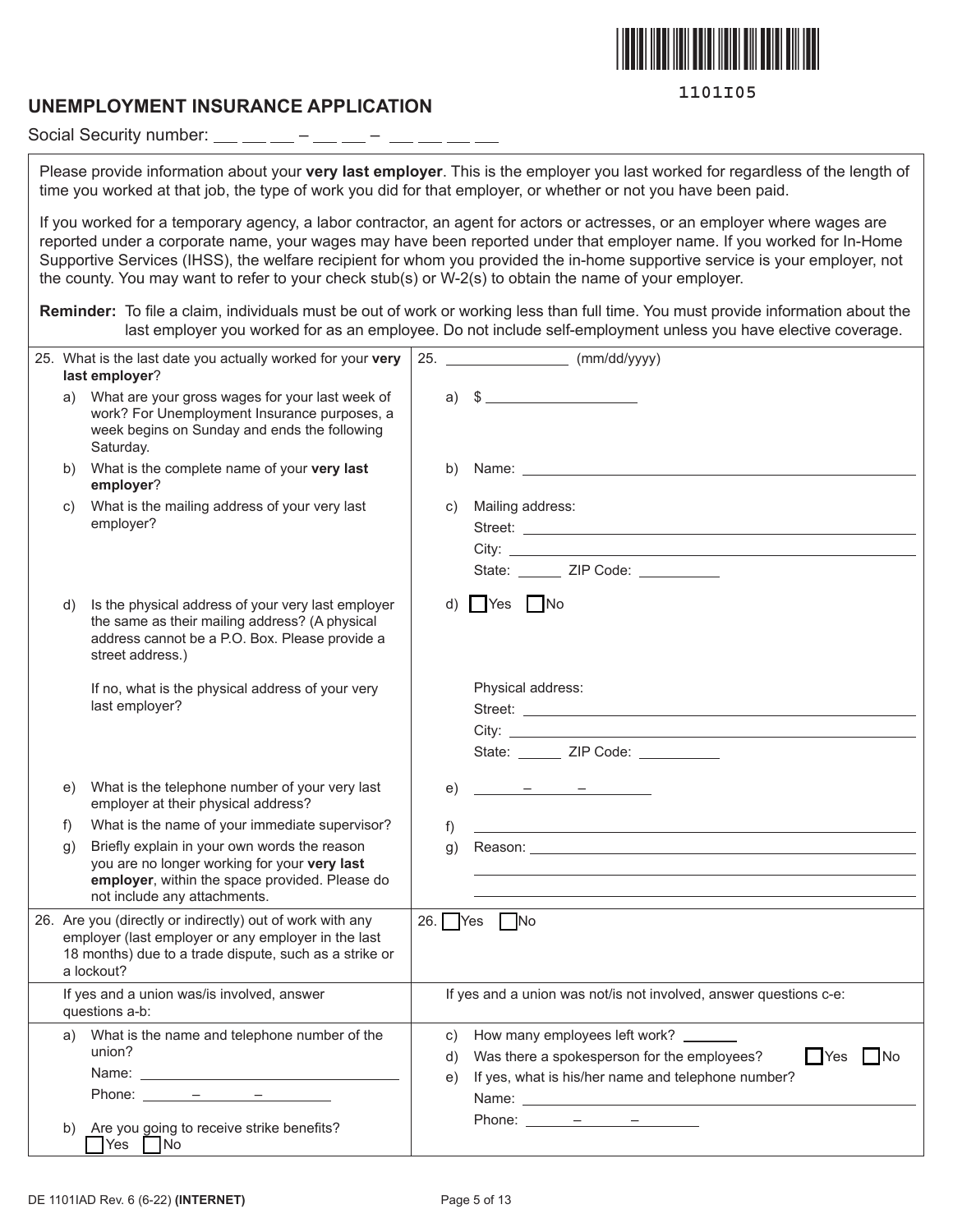

# **UNEMPLOYMENT INSURANCE APPLICATION**

|    | Social Security number:                                                                                                                                                      |                                                                                                                                                                                                                                                                                                                                                                                                                                                                                                                                                                                                                                                                                                                                                                                                                                                                                                                                    |  |  |  |  |
|----|------------------------------------------------------------------------------------------------------------------------------------------------------------------------------|------------------------------------------------------------------------------------------------------------------------------------------------------------------------------------------------------------------------------------------------------------------------------------------------------------------------------------------------------------------------------------------------------------------------------------------------------------------------------------------------------------------------------------------------------------------------------------------------------------------------------------------------------------------------------------------------------------------------------------------------------------------------------------------------------------------------------------------------------------------------------------------------------------------------------------|--|--|--|--|
|    | 27. Are you currently working for or do you expect to work<br>for any school or educational institution or a public or<br>nonprofit employer performing school-related work? | 27. $Yes$ $No$                                                                                                                                                                                                                                                                                                                                                                                                                                                                                                                                                                                                                                                                                                                                                                                                                                                                                                                     |  |  |  |  |
|    | If yes, answer questions a-e:                                                                                                                                                | If yes, answer questions a-e:                                                                                                                                                                                                                                                                                                                                                                                                                                                                                                                                                                                                                                                                                                                                                                                                                                                                                                      |  |  |  |  |
| a) | Provide the following information for the school or<br>educational institution(s) or the public or nonprofit<br>employer(s).                                                 | Name: <u>University</u> Name: 2004<br>a)<br><b>Mailing Address:</b><br>State: ZIP Code: 2000<br>Phone: $\frac{\ }{\ }$ $\frac{\ }{\ }$ $\frac{\ }{\ }$ $\frac{\ }{\ }$ $\frac{\ }{\ }$ $\frac{\ }{\ }$ $\frac{\ }{\ }$<br>Name: Name and the second contract of the second contract of the second contract of the second contract of the second contract of the second contract of the second contract of the second contract of the second contract of<br><b>Mailing Address:</b><br>State: ______ ZIP Code: __________<br>Phone: $\frac{\ }{\ }$ $\frac{\ }{\ }$ $\frac{\ }{\ }$ $\frac{\ }{\ }$ $\frac{\ }{\ }$ $\frac{\ }{\ }$ $\frac{\ }{\ }$ $\frac{\ }{\ }$ $\frac{\ }{\ }$ $\frac{\ }{\ }$ $\frac{\ }{\ }$ $\frac{\ }{\ }$ $\frac{\ }{\ }$ $\frac{\ }{\ }$ $\frac{\ }{\ }$ $\frac{\ }{\ }$ $\frac{\ }{\ }$ $\frac{\ }{\ }$ $\frac{\ }{\ }$ $\frac{\ }{\ }$ $\frac{\ }{\ }$ $\frac{\ }{\ }$ $\frac{\ }{\ }$ $\frac{\ }{\ }$ |  |  |  |  |
| b) | Are you a substitute teacher for Los Angeles<br>Unified School District (LAUSD)?                                                                                             | <b>Yes</b><br>  No<br>b)                                                                                                                                                                                                                                                                                                                                                                                                                                                                                                                                                                                                                                                                                                                                                                                                                                                                                                           |  |  |  |  |
| C) | Are you currently in a recess period or off track?                                                                                                                           | - No<br><b>PYes</b>                                                                                                                                                                                                                                                                                                                                                                                                                                                                                                                                                                                                                                                                                                                                                                                                                                                                                                                |  |  |  |  |
| d) | Do you have reasonable assurance to return to<br>work after the recess period or the off track period<br>with any school or educational institution?                         | $d)$   Yes   No                                                                                                                                                                                                                                                                                                                                                                                                                                                                                                                                                                                                                                                                                                                                                                                                                                                                                                                    |  |  |  |  |
| e) | What is the beginning date of your next recess or<br>the next off track period?                                                                                              | (mm/dd/yyyy)<br>e)                                                                                                                                                                                                                                                                                                                                                                                                                                                                                                                                                                                                                                                                                                                                                                                                                                                                                                                 |  |  |  |  |
|    | 28. Do you expect to return to work for any former<br>employer?                                                                                                              | 28. $Yes$ No                                                                                                                                                                                                                                                                                                                                                                                                                                                                                                                                                                                                                                                                                                                                                                                                                                                                                                                       |  |  |  |  |
|    | 29. Do you have a date to start work with any employer?                                                                                                                      | 29. $Yes$ No                                                                                                                                                                                                                                                                                                                                                                                                                                                                                                                                                                                                                                                                                                                                                                                                                                                                                                                       |  |  |  |  |
|    | If yes, answer question a:                                                                                                                                                   | If yes, answer question a:                                                                                                                                                                                                                                                                                                                                                                                                                                                                                                                                                                                                                                                                                                                                                                                                                                                                                                         |  |  |  |  |
|    | a) What date will you start work?                                                                                                                                            | (mm/dd/yyyy)<br>a)                                                                                                                                                                                                                                                                                                                                                                                                                                                                                                                                                                                                                                                                                                                                                                                                                                                                                                                 |  |  |  |  |
|    | 30. Are you a member of a union or non-union trade<br>association?                                                                                                           | 30.   Yes<br>l INo                                                                                                                                                                                                                                                                                                                                                                                                                                                                                                                                                                                                                                                                                                                                                                                                                                                                                                                 |  |  |  |  |
|    | If yes, answer questions a-f:                                                                                                                                                | If yes, answer questions a-f:                                                                                                                                                                                                                                                                                                                                                                                                                                                                                                                                                                                                                                                                                                                                                                                                                                                                                                      |  |  |  |  |
| a) | What is the name of your union or non-union<br>organization?                                                                                                                 | a)                                                                                                                                                                                                                                                                                                                                                                                                                                                                                                                                                                                                                                                                                                                                                                                                                                                                                                                                 |  |  |  |  |
| b) | What is your union local number?                                                                                                                                             | (Enter zero "0" for non-union trade association.)<br>b)                                                                                                                                                                                                                                                                                                                                                                                                                                                                                                                                                                                                                                                                                                                                                                                                                                                                            |  |  |  |  |
| C) | What is the telephone number of your union or<br>non-union trade association?                                                                                                | C)<br>the company of the company of                                                                                                                                                                                                                                                                                                                                                                                                                                                                                                                                                                                                                                                                                                                                                                                                                                                                                                |  |  |  |  |
| d) | Does your union or non-union trade association<br>find work for you?                                                                                                         | No<br>Yes                                                                                                                                                                                                                                                                                                                                                                                                                                                                                                                                                                                                                                                                                                                                                                                                                                                                                                                          |  |  |  |  |
| e) | Does your union or non-union trade association<br>control your hiring?                                                                                                       | -INo<br><b>IYes</b>                                                                                                                                                                                                                                                                                                                                                                                                                                                                                                                                                                                                                                                                                                                                                                                                                                                                                                                |  |  |  |  |
| f) | Are you registered with your union or non-union<br>trade association as out of work?                                                                                         | l INo<br>Yes                                                                                                                                                                                                                                                                                                                                                                                                                                                                                                                                                                                                                                                                                                                                                                                                                                                                                                                       |  |  |  |  |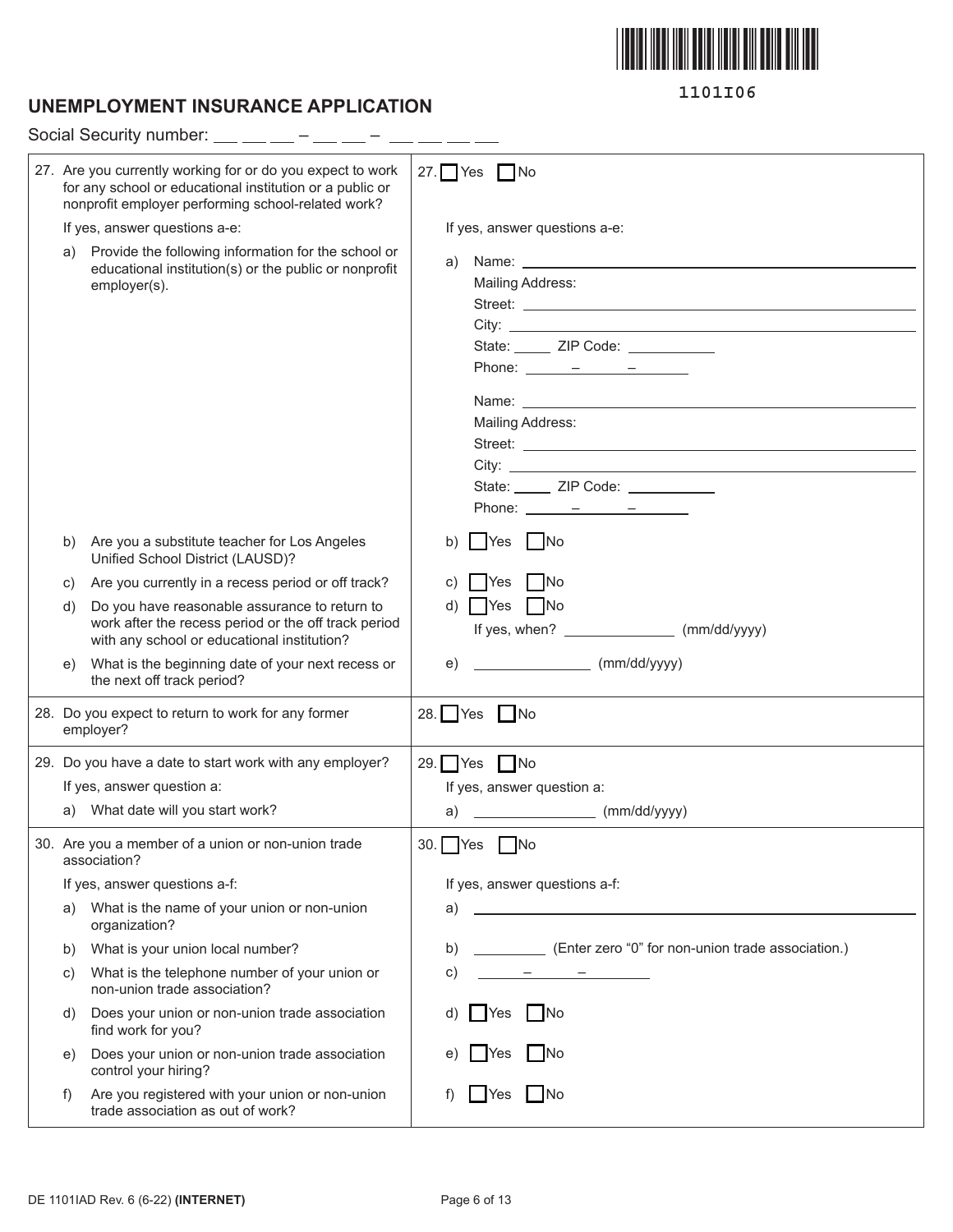

### **UNEMPLOYMENT INSURANCE APPLICATION**

**1101I07**

|    | Social Security number:                                                                                                                                                                         |           |                                                                                                                                                                                                                                                                                                                                                                                                        |
|----|-------------------------------------------------------------------------------------------------------------------------------------------------------------------------------------------------|-----------|--------------------------------------------------------------------------------------------------------------------------------------------------------------------------------------------------------------------------------------------------------------------------------------------------------------------------------------------------------------------------------------------------------|
|    | 31. Are you currently attending, or do you plan on<br>attending school or training?                                                                                                             | $31.$ Yes | $\big $ No                                                                                                                                                                                                                                                                                                                                                                                             |
|    | If yes, answer question a-g:                                                                                                                                                                    |           | If yes, answer questions a-g:                                                                                                                                                                                                                                                                                                                                                                          |
| a) | What is the starting date of the school or training?                                                                                                                                            | a)        | $\begin{array}{ccc}\n & \text{(mm/dd/yyyy)}\n\end{array}$                                                                                                                                                                                                                                                                                                                                              |
| b) | What is the ending date of the current session?                                                                                                                                                 | b)        | $\frac{1}{2}$ (mm/dd/yyyy)                                                                                                                                                                                                                                                                                                                                                                             |
| C) | What is the name of the school?                                                                                                                                                                 | C)        | <u> 1989 - Johann Barbara, martxa alemaniar a</u>                                                                                                                                                                                                                                                                                                                                                      |
| d) | What is the telephone number of the school?                                                                                                                                                     | d)        | Phone: $\frac{\ }{\ }$ $\frac{\ }{\ }$ $\frac{\ }{\ }$ $\frac{\ }{\ }$ $\frac{\ }{\ }$ $\frac{\ }{\ }$ $\frac{\ }{\ }$ $\frac{\ }{\ }$ $\frac{\ }{\ }$ $\frac{\ }{\ }$ $\frac{\ }{\ }$ $\frac{\ }{\ }$ $\frac{\ }{\ }$ $\frac{\ }{\ }$ $\frac{\ }{\ }$ $\frac{\ }{\ }$ $\frac{\ }{\ }$ $\frac{\ }{\ }$ $\frac{\ }{\ }$ $\frac{\ }{\ }$ $\frac{\ }{\ }$ $\frac{\ }{\ }$ $\frac{\ }{\ }$ $\frac{\ }{\ }$ |
| e) | What are the days and hours you are attending, or<br>plan to attend, school?                                                                                                                    | e)        |                                                                                                                                                                                                                                                                                                                                                                                                        |
| f) | Is your school or training program authorized or<br>funded by one of the programs listed in section f?                                                                                          | f)        | $\blacksquare$ Yes $\blacksquare$ No<br>If yes, check only one box.                                                                                                                                                                                                                                                                                                                                    |
|    | NOTE: If you are in a State Approved Apprenticeship<br>training, you must mail your training completion<br>certificate with your Continued Claim Form,<br>DE 4581, for the week(s) of training. |           | Workforce Investment Act (WIA)<br>Employment Training Panel (ETP)<br>Trade Adjustment Assistance (TAA)<br>California Work Opportunity and Responsibility to Kids<br>(CalWORKS)<br>State Approved Apprenticeship<br>Union or Non-union Journey Level<br>None of the above                                                                                                                               |
| g) | If you had a job, or were offered a job in your<br>usual occupation, would the days and hours you<br>attend school prevent you from working full time?                                          | g)        | $\n  No\n$<br>l Yes                                                                                                                                                                                                                                                                                                                                                                                    |
|    | 32. Are you available for immediate full-time work in your<br>usual occupation?                                                                                                                 | $32.$ Yes | $\overline{\phantom{a}}$ No                                                                                                                                                                                                                                                                                                                                                                            |
| a) | If no, please explain why you are not available for<br>full-time work.                                                                                                                          | a)        |                                                                                                                                                                                                                                                                                                                                                                                                        |
|    | 33. Are you available for immediate part-time work in your<br>usual occupation?                                                                                                                 | $33.$ Yes | <b>INo</b>                                                                                                                                                                                                                                                                                                                                                                                             |
| a) | If no, please explain why you are not available for<br>part-time work.                                                                                                                          | a)        |                                                                                                                                                                                                                                                                                                                                                                                                        |
|    | 34. Are you currently self-employed, or do you plan to<br>become self-employed? (Self-employment means<br>you have your own business or work as an<br>independent contractor.)                  |           | 34. Yes No                                                                                                                                                                                                                                                                                                                                                                                             |
|    | 35. Are you now, or have you been in the last 18 months<br>an officer of a corporation or union or the sole or major<br>stockholder of a corporation?                                           | $35.$ Yes | $\Box$ No                                                                                                                                                                                                                                                                                                                                                                                              |
| a) | If yes, include name of organization and your title<br>or position.                                                                                                                             | a)        |                                                                                                                                                                                                                                                                                                                                                                                                        |
|    | 36. Did you serve as an elected public official or<br>Governor-exempt appointee in the last 18 months?                                                                                          |           | 36. Yes No                                                                                                                                                                                                                                                                                                                                                                                             |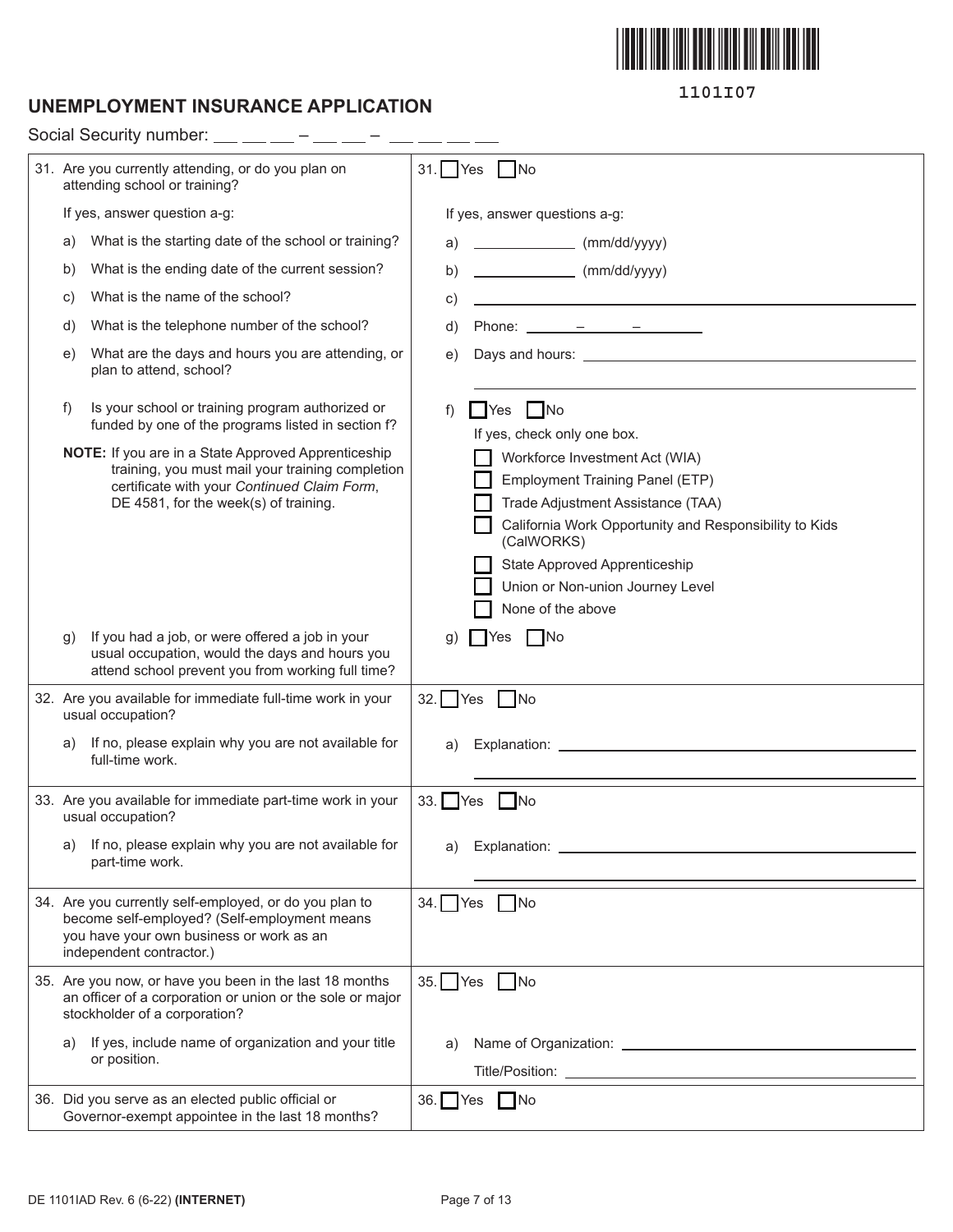

# **UNEMPLOYMENT INSURANCE APPLICATION**

Social Security number:  $-$  – – –

| 37. Are you currently receiving a pension? |                                                                                                  |                                                                                                          | 37. Yes<br>$\overline{\phantom{a}}$ No                                                                                                    |                               |                                                                                                                                                                                                                                                                                                                                                                                                        |                                            |                                                                            |
|--------------------------------------------|--------------------------------------------------------------------------------------------------|----------------------------------------------------------------------------------------------------------|-------------------------------------------------------------------------------------------------------------------------------------------|-------------------------------|--------------------------------------------------------------------------------------------------------------------------------------------------------------------------------------------------------------------------------------------------------------------------------------------------------------------------------------------------------------------------------------------------------|--------------------------------------------|----------------------------------------------------------------------------|
|                                            | If yes, answer question a:                                                                       |                                                                                                          |                                                                                                                                           | If yes, answer question a:    |                                                                                                                                                                                                                                                                                                                                                                                                        |                                            |                                                                            |
| a)                                         | Are you currently receiving more than one pension?                                               |                                                                                                          | a)                                                                                                                                        | $\bigcap$ Yes $\bigcap$ No    |                                                                                                                                                                                                                                                                                                                                                                                                        |                                            |                                                                            |
|                                            | If yes, proceed to question 38.                                                                  |                                                                                                          |                                                                                                                                           |                               | If yes, proceed to question 38.                                                                                                                                                                                                                                                                                                                                                                        |                                            |                                                                            |
|                                            | If no, answer questions b-f:                                                                     |                                                                                                          |                                                                                                                                           |                               | If no, answer questions b-f:                                                                                                                                                                                                                                                                                                                                                                           |                                            |                                                                            |
| b)                                         | What is the name of the pension provider?                                                        |                                                                                                          | b)                                                                                                                                        |                               |                                                                                                                                                                                                                                                                                                                                                                                                        |                                            |                                                                            |
| C)                                         | Is the pension based on another person's work or<br>wages?                                       |                                                                                                          | C)                                                                                                                                        | $\Box$ No<br>Yes              |                                                                                                                                                                                                                                                                                                                                                                                                        |                                            |                                                                            |
| d)                                         | Is the pension a union pension or a pension<br>funded by more than one employer?                 |                                                                                                          | d)                                                                                                                                        | No<br><b>P</b> Yes            |                                                                                                                                                                                                                                                                                                                                                                                                        |                                            |                                                                            |
| e)                                         | What is the name of the employer(s) paying into<br>the pension?                                  |                                                                                                          | e)                                                                                                                                        |                               |                                                                                                                                                                                                                                                                                                                                                                                                        |                                            | the control of the control of the control of the control of the control of |
| f)                                         | Did you work for that employer in the last<br>18 months?                                         |                                                                                                          | f)                                                                                                                                        | Yes<br>- INo                  |                                                                                                                                                                                                                                                                                                                                                                                                        |                                            |                                                                            |
|                                            | 38. Will you receive any additional pension(s) in the next<br>12 months?                         |                                                                                                          |                                                                                                                                           | 38. $\Box$ Yes $\Box$ No      |                                                                                                                                                                                                                                                                                                                                                                                                        |                                            |                                                                            |
|                                            | If yes, answer questions a-b:                                                                    |                                                                                                          |                                                                                                                                           | If yes, answer questions a-b: |                                                                                                                                                                                                                                                                                                                                                                                                        |                                            |                                                                            |
| a)                                         | What is the name of the pension provider(s)?                                                     |                                                                                                          | a)                                                                                                                                        |                               |                                                                                                                                                                                                                                                                                                                                                                                                        |                                            |                                                                            |
|                                            |                                                                                                  |                                                                                                          |                                                                                                                                           |                               |                                                                                                                                                                                                                                                                                                                                                                                                        |                                            |                                                                            |
| b)                                         | When will you receive the pension(s)?                                                            |                                                                                                          | b)                                                                                                                                        |                               | $\frac{1}{2}$ (mm/dd/yyyy)                                                                                                                                                                                                                                                                                                                                                                             |                                            |                                                                            |
|                                            |                                                                                                  |                                                                                                          |                                                                                                                                           |                               |                                                                                                                                                                                                                                                                                                                                                                                                        | (mm/dd/yyyy)                               |                                                                            |
|                                            | 39. Are you receiving, or do you expect to receive,                                              |                                                                                                          | $39.$ Yes                                                                                                                                 | $\Box$ No                     |                                                                                                                                                                                                                                                                                                                                                                                                        |                                            |                                                                            |
|                                            | Workers' Compensation?                                                                           |                                                                                                          |                                                                                                                                           |                               |                                                                                                                                                                                                                                                                                                                                                                                                        |                                            |                                                                            |
| If yes, answer questions a-d:              |                                                                                                  |                                                                                                          | If yes, answer questions a-d:                                                                                                             |                               |                                                                                                                                                                                                                                                                                                                                                                                                        |                                            |                                                                            |
| a)                                         | Who is the insurance carrier?                                                                    |                                                                                                          | a)                                                                                                                                        |                               |                                                                                                                                                                                                                                                                                                                                                                                                        |                                            |                                                                            |
| b)                                         | What is the insurance carrier's telephone number?                                                |                                                                                                          | b)                                                                                                                                        |                               | Phone: $\frac{\ }{\ }$ $\frac{\ }{\ }$ $\frac{\ }{\ }$ $\frac{\ }{\ }$ $\frac{\ }{\ }$ $\frac{\ }{\ }$ $\frac{\ }{\ }$ $\frac{\ }{\ }$ $\frac{\ }{\ }$ $\frac{\ }{\ }$ $\frac{\ }{\ }$ $\frac{\ }{\ }$ $\frac{\ }{\ }$ $\frac{\ }{\ }$ $\frac{\ }{\ }$ $\frac{\ }{\ }$ $\frac{\ }{\ }$ $\frac{\ }{\ }$ $\frac{\ }{\ }$ $\frac{\ }{\ }$ $\frac{\ }{\ }$ $\frac{\ }{\ }$ $\frac{\ }{\ }$ $\frac{\ }{\ }$ |                                            |                                                                            |
| C)                                         | What is the case number, if known?                                                               |                                                                                                          | C)                                                                                                                                        |                               |                                                                                                                                                                                                                                                                                                                                                                                                        |                                            |                                                                            |
| d)                                         | What are the dates of your claim, if known?                                                      |                                                                                                          | d)                                                                                                                                        |                               |                                                                                                                                                                                                                                                                                                                                                                                                        | From: ____________________ (mm/dd/yyyy)    |                                                                            |
|                                            |                                                                                                  |                                                                                                          |                                                                                                                                           |                               |                                                                                                                                                                                                                                                                                                                                                                                                        | To: _________________________ (mm/dd/yyyy) |                                                                            |
|                                            | regular salary? (Example: holiday pay, vacation pay, severance pay, in-lieu-of-notice pay, etc.) | 40. Have you received or do you expect to receive, any payments from your last employer, other than your |                                                                                                                                           |                               | $\Box$ Yes $\Box$ No                                                                                                                                                                                                                                                                                                                                                                                   |                                            |                                                                            |
|                                            | the date the lump-sum payment was made).                                                         |                                                                                                          | If yes, provide the information in sections A-D. If you received severance pay as a lump sum, complete sections A-C (in section C, report |                               |                                                                                                                                                                                                                                                                                                                                                                                                        |                                            |                                                                            |
|                                            | Α.                                                                                               |                                                                                                          | <b>B.</b>                                                                                                                                 |                               |                                                                                                                                                                                                                                                                                                                                                                                                        | C.                                         | D.                                                                         |
|                                            | <b>TYPE OF PAYMENT</b>                                                                           |                                                                                                          |                                                                                                                                           | AMOUNT OF PAYMENT             |                                                                                                                                                                                                                                                                                                                                                                                                        | PAID FROM                                  | PAID TO                                                                    |
|                                            | (Example: vacation pay)                                                                          |                                                                                                          | (Example: \$600)                                                                                                                          |                               |                                                                                                                                                                                                                                                                                                                                                                                                        | (Date: mm/dd/yyyy)                         | (Date: mm/dd/yyyy)                                                         |
|                                            |                                                                                                  |                                                                                                          |                                                                                                                                           |                               |                                                                                                                                                                                                                                                                                                                                                                                                        |                                            |                                                                            |
|                                            |                                                                                                  |                                                                                                          |                                                                                                                                           |                               |                                                                                                                                                                                                                                                                                                                                                                                                        |                                            |                                                                            |
|                                            |                                                                                                  |                                                                                                          |                                                                                                                                           |                               |                                                                                                                                                                                                                                                                                                                                                                                                        |                                            |                                                                            |
|                                            |                                                                                                  |                                                                                                          |                                                                                                                                           |                               |                                                                                                                                                                                                                                                                                                                                                                                                        |                                            |                                                                            |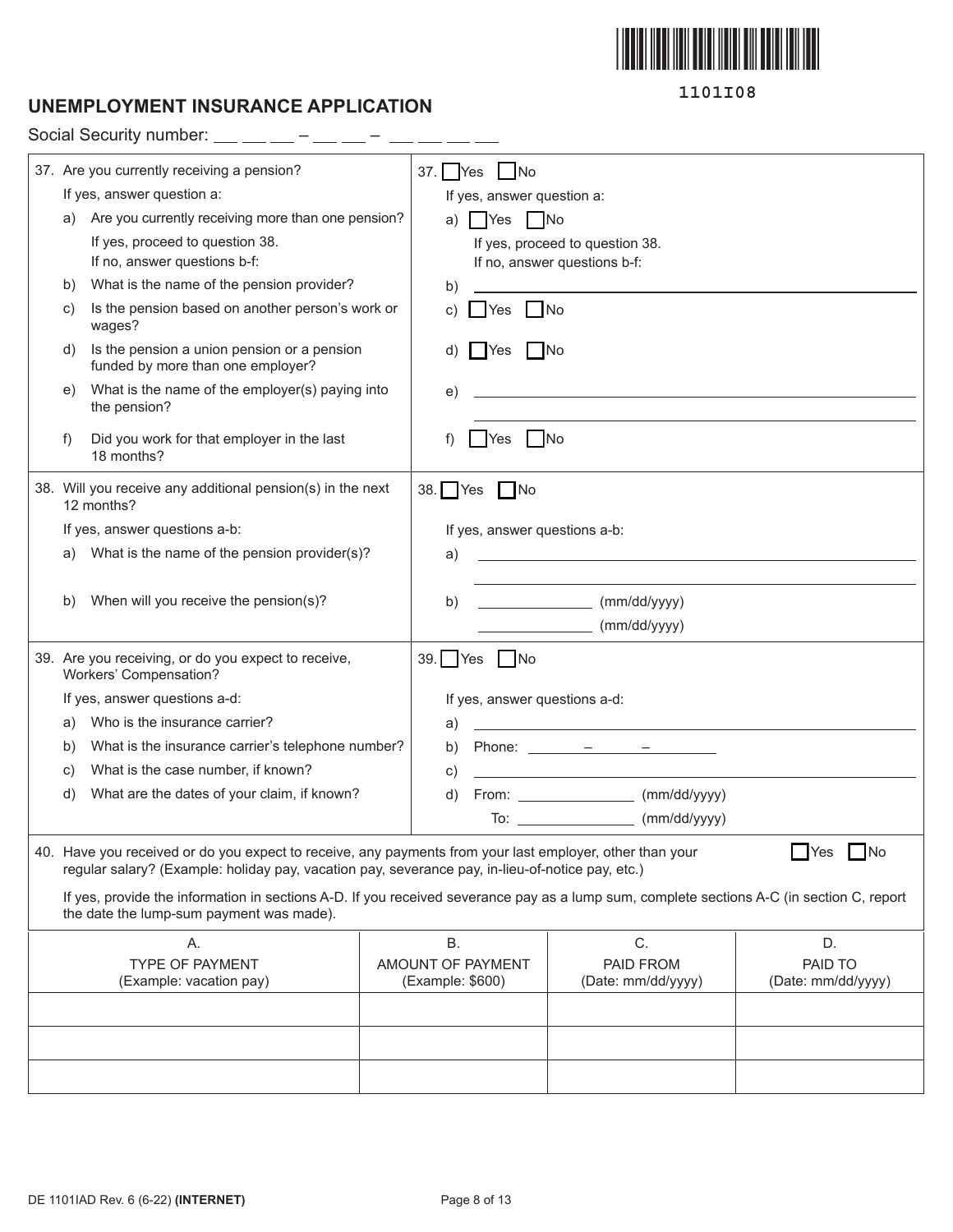

# **UNEMPLOYMENT INSURANCE APPLICATION**

| Social Security number: $\_\_$ $\_\_$ $\_\_$ - $\_\_$ -                                                                                                                |                                                                                                                                                                                         |
|------------------------------------------------------------------------------------------------------------------------------------------------------------------------|-----------------------------------------------------------------------------------------------------------------------------------------------------------------------------------------|
| 41. Are you a U. S. Citizen or National?                                                                                                                               | 41. $Yes$ No                                                                                                                                                                            |
| If no, answer question a:                                                                                                                                              | If no, answer question a:                                                                                                                                                               |
| a) Are you registered with the United States<br>Citizenship and Immigration Services (USCIS,<br>formerly INS) and authorized to work in the<br><b>United States?</b>   | <b>T</b> Yes<br>No.<br>a)                                                                                                                                                               |
| b) Were you legally entitled to work in the United<br>States for the last 19 months?                                                                                   | <b>Yes</b><br>$\overline{\phantom{a}}$ No<br>b)                                                                                                                                         |
| below and provide the applicable document information.                                                                                                                 | IMPORTANT: If you answered "yes" to question "a" above, you must select one of the USCIS documents listed in 41A through 41H                                                            |
| 41A. Permanent Resident Card (I-551)                                                                                                                                   | 41A. Permanent Resident Card (I-551)                                                                                                                                                    |
| 1) Alien Registration Number (A#)                                                                                                                                      | 1) $A#$                                                                                                                                                                                 |
|                                                                                                                                                                        | The Alien Registration Number must be 7 to 9 digits long. Enter numeric<br>digits only.                                                                                                 |
| 2) Permanent Resident Card Number (CARD#)                                                                                                                              |                                                                                                                                                                                         |
| $1.551$ 00000001<br>f found, drep in any US Mailtion. USPS: Mail to USCIS, PO Bux S2521. Lincoln, NE<br>C1USA0000000011SRC0000000001<<<br>2001012F0708214UTP<<<<<<<<<< | The CARD# must be 13 characters long. Enter 3 alphabetic characters<br>followed by 10 numeric digits. If your current card was issued to you<br>before December 1997, leave this blank. |
| <b>NOTE:</b> The CARD# is on the back of the card, next to<br>your photo, under the DOB and the EXP date.                                                              |                                                                                                                                                                                         |
| 3) Expiration Date (EXP)                                                                                                                                               | 3)<br>(mm/dd/yyyy)                                                                                                                                                                      |
| 41B. Employment Authorization Card (I-766)<br>1) Alien Registration Number (A#)                                                                                        | 41B. Employment Authorization Card (I-766)<br>1) $A#$<br>The Alien Registration Number must be 7 to 9 digits long. Enter numeric<br>digits only.                                        |
| 2) Expiration Date                                                                                                                                                     | $2)$ (mm/dd/yyyy)                                                                                                                                                                       |
| 41C. Refugee Travel Document (I-571)<br>1) Alien Registration Number (A#)                                                                                              | 41C. Refugee Travel Document (I-571)<br>The Alien Registration Number must be 7 to 9 digits long. Enter numeric<br>digits only.                                                         |
| 2) Expiration Date                                                                                                                                                     | $2)$ (mm/dd/yyyy)                                                                                                                                                                       |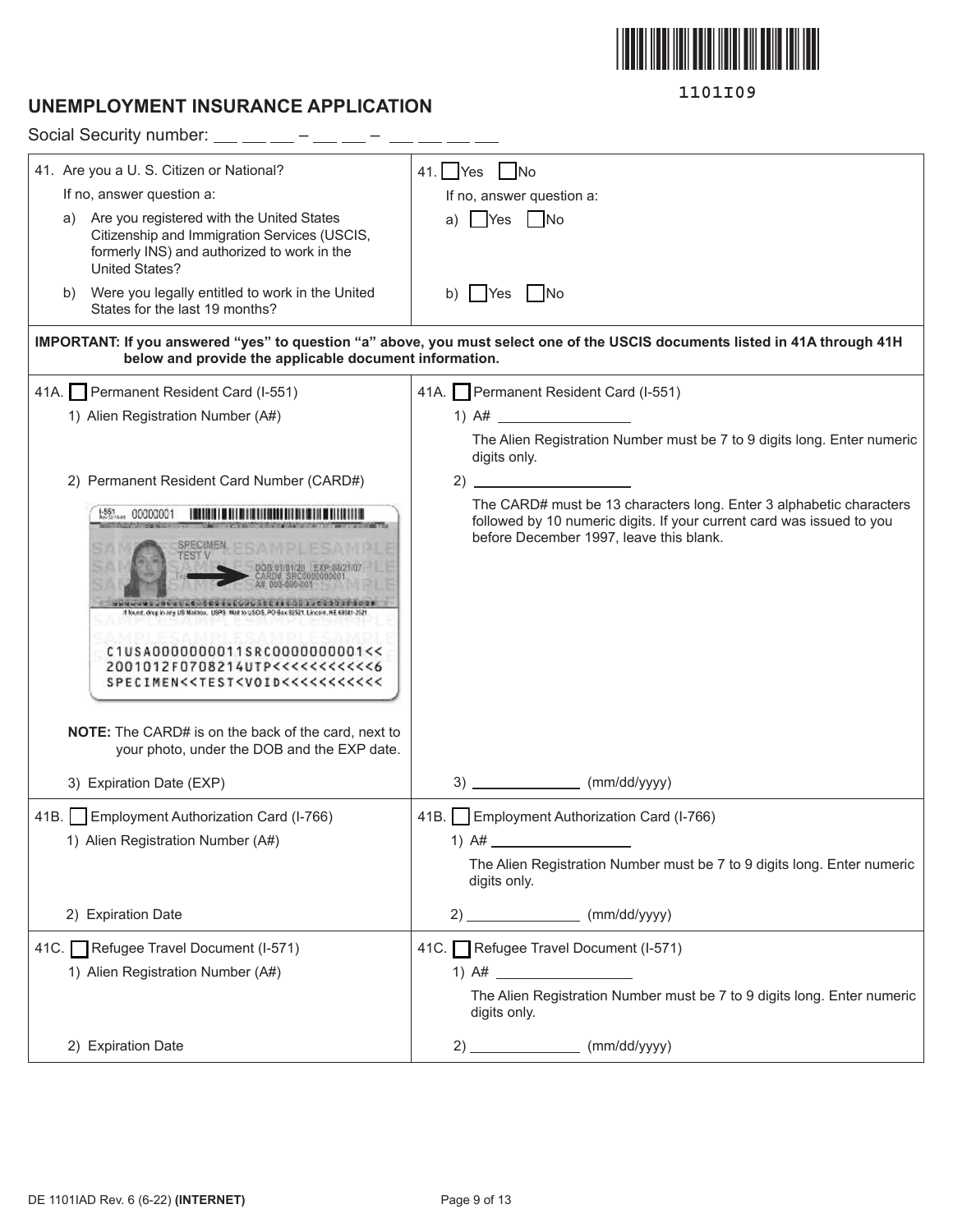

# **UNEMPLOYMENT INSURANCE APPLICATION**

Social Security number:  $\_\_$   $\_\_$  –  $\_\_$  –  $\_$  –  $\_$  –  $\_$ 

| 41D. Arrival/Departure Record (I-94)                                   | 41D. Arrival/Departure Record (I-94)                                                                                                                                                                                                                                                                                                                                                                          |
|------------------------------------------------------------------------|---------------------------------------------------------------------------------------------------------------------------------------------------------------------------------------------------------------------------------------------------------------------------------------------------------------------------------------------------------------------------------------------------------------|
| 1) Arrival/Departure Number                                            | $\left( \begin{array}{c} 1 \end{array} \right)$                                                                                                                                                                                                                                                                                                                                                               |
|                                                                        | The Arrival/Departure Number must be 11 digits long. Enter numeric<br>digits only.                                                                                                                                                                                                                                                                                                                            |
| 2) Expiration Date                                                     | $2)$ (mm/dd/yyyy)                                                                                                                                                                                                                                                                                                                                                                                             |
| 41E. Re-entry Permit (I-327)                                           | 41E. Re-entry Permit (I-327)                                                                                                                                                                                                                                                                                                                                                                                  |
| 1) Alien Registration Number (A#)                                      |                                                                                                                                                                                                                                                                                                                                                                                                               |
|                                                                        | The Alien Registration Number must be 7 to 9 digits long. Enter numeric<br>digits only.                                                                                                                                                                                                                                                                                                                       |
| 2) Expiration Date                                                     | $2)$ (mm/dd/yyyy)                                                                                                                                                                                                                                                                                                                                                                                             |
| 41F. Unexpired Foreign Passport                                        | 41F.   Unexpired Foreign Passport                                                                                                                                                                                                                                                                                                                                                                             |
| 1) Arrival/Departure Number                                            | $\overline{1}$ $\overline{1}$ $\overline{1}$ $\overline{1}$ $\overline{1}$ $\overline{1}$ $\overline{1}$ $\overline{1}$ $\overline{1}$ $\overline{1}$ $\overline{1}$ $\overline{1}$ $\overline{1}$ $\overline{1}$ $\overline{1}$ $\overline{1}$ $\overline{1}$ $\overline{1}$ $\overline{1}$ $\overline{1}$ $\overline{1}$ $\overline{1}$ $\overline{1}$ $\overline{1}$ $\overline{$                          |
|                                                                        | The Arrival/Departure Number must be 11 digits long. Enter numeric<br>digits only.                                                                                                                                                                                                                                                                                                                            |
| 2) Passport Number                                                     | $2)$ $\overline{\phantom{a}}$                                                                                                                                                                                                                                                                                                                                                                                 |
|                                                                        | The passport number must be 6 to 12 alphanumeric characters. It is<br>usually found on the top right corner of the document.                                                                                                                                                                                                                                                                                  |
| 3) Visa Number                                                         | $3)$ and $\overline{\phantom{a}}$ and $\overline{\phantom{a}}$ and $\overline{\phantom{a}}$ and $\overline{\phantom{a}}$ and $\overline{\phantom{a}}$ and $\overline{\phantom{a}}$ and $\overline{\phantom{a}}$ and $\overline{\phantom{a}}$ and $\overline{\phantom{a}}$ and $\overline{\phantom{a}}$ and $\overline{\phantom{a}}$ and $\overline{\phantom{a}}$ and $\overline{\phantom{a}}$ and $\overline$ |
|                                                                        | The Visa Number must be 8 numeric digits.                                                                                                                                                                                                                                                                                                                                                                     |
| 4) Expiration Date                                                     | $4)$ (mm/dd/yyyy)                                                                                                                                                                                                                                                                                                                                                                                             |
| 41G.   Arrival/Departure Record (194) in Unexpired<br>Foreign Passport | 41G. Arrival/Departure Record (194) in Unexpired Foreign Passport                                                                                                                                                                                                                                                                                                                                             |
| 1) Arrival/Departure Number                                            | $\begin{array}{c} \n 1) \end{array}$                                                                                                                                                                                                                                                                                                                                                                          |
|                                                                        | The Arrival/Departure Number must be 11 digits long. Enter numeric<br>digits only.                                                                                                                                                                                                                                                                                                                            |
| 2) Passport Number                                                     | 2)                                                                                                                                                                                                                                                                                                                                                                                                            |
|                                                                        | The passport number must be 6 to 12 alphanumeric characters. It is<br>usually found on the top right corner of the document.                                                                                                                                                                                                                                                                                  |
| 3) Visa Number                                                         | 3)                                                                                                                                                                                                                                                                                                                                                                                                            |
|                                                                        | The Visa Number must be 8 numeric digits.                                                                                                                                                                                                                                                                                                                                                                     |
| 4) Expiration Date                                                     | $4)$ (mm/dd/yyyy)                                                                                                                                                                                                                                                                                                                                                                                             |
| 41H. Other Document (not listed in Section A to G)                     | 41H. Other Document (not listed in Section A to G)                                                                                                                                                                                                                                                                                                                                                            |
| 1) Alien Registration Number (A#)                                      | 1) $A#$                                                                                                                                                                                                                                                                                                                                                                                                       |
|                                                                        | The Alien Registration Number must be 7 to 9 digits long. Enter numeric<br>digits only.                                                                                                                                                                                                                                                                                                                       |
| 2) Arrival/Departure Number                                            | $\sim$ 2)                                                                                                                                                                                                                                                                                                                                                                                                     |
|                                                                        | The Arrival/Departure Number must be 11 digits long. Enter numeric<br>digits only.                                                                                                                                                                                                                                                                                                                            |
| 3) Expiration Date                                                     | $3)$ (mm/dd/yyyy)                                                                                                                                                                                                                                                                                                                                                                                             |
| 4) Document Description                                                |                                                                                                                                                                                                                                                                                                                                                                                                               |
|                                                                        |                                                                                                                                                                                                                                                                                                                                                                                                               |
|                                                                        |                                                                                                                                                                                                                                                                                                                                                                                                               |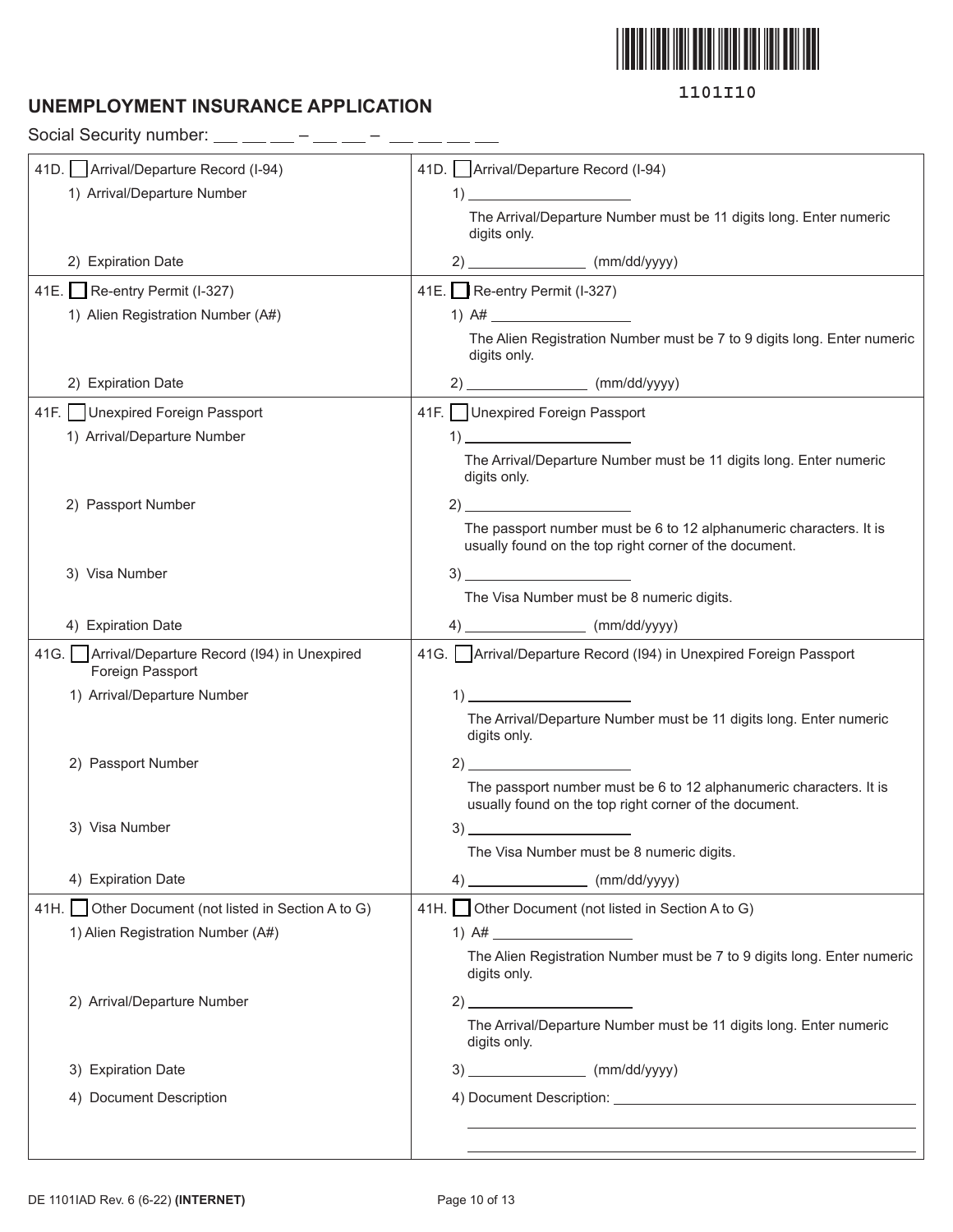

### **UNEMPLOYMENT INSURANCE APPLICATION**

Social Security number: – –

### **SUPPLEMENTAL FORM FOR EX-SERVICEMEMBERS – ATTACHMENT A**

Please refer to your Certificate of Release or Discharge from Active Duty, DD Form 214, to complete this form (if you have a NOAA Form 56-16, it can be used in place of the DD Form 214).

| What is your branch of service?<br>1.                                              | 1. Army Navy Air Force Marines<br>Coast Guard NOAA                                                                                                                                                                                                       |
|------------------------------------------------------------------------------------|----------------------------------------------------------------------------------------------------------------------------------------------------------------------------------------------------------------------------------------------------------|
| Were you in the Reserves?<br>2.                                                    | 2. $Yes$ No                                                                                                                                                                                                                                              |
| Did you complete a first full-term of service?<br>3.                               | 3. $Yes$ No                                                                                                                                                                                                                                              |
| What is the Social Security number on your<br>4.<br>DD Form 214? (Section 3)       | 4.                                                                                                                                                                                                                                                       |
| What is your Pay Grade?<br>5.<br>(DD Form 214, Section 4b)                         | 5.<br>the control of the control of the control of                                                                                                                                                                                                       |
| What is your Entry Date?<br>6.<br>(DD Form 214, Section 12a)                       | (YYYY/MM/DD)<br>6.                                                                                                                                                                                                                                       |
| What is your Separation Date?<br>7.<br>(DD Form 214, Section 12b)                  |                                                                                                                                                                                                                                                          |
| What is your Net Active Service?<br>8.<br>(DD Form 214, Section 12c)               | (YY/MM/DD)<br><u> Listen van die Stadt van die Stadt van die Stadt van die Stadt van die Stadt van die Stadt van die Stadt van die Stadt van die Stadt van die Stadt van die Stadt van die Stadt van die Stadt van die Stadt van die Stadt van</u><br>8. |
| What is your Character of Service?<br>9.<br>(DD Form 214, Section 24)              | $\Box$ Honorable<br>General - Under Honorable Conditions<br>9.<br>Dishonorable<br>Uncharacterized or Unknown (Blank)<br><b>Bad Conduct</b><br>Other than Honorable                                                                                       |
| 10. What is the Narrative Reason for Separation?<br>(DD Form 214, Section 28)      | $10.$ $\blacksquare$                                                                                                                                                                                                                                     |
| 11. What is your DD 214 Member number?<br>(Located on lower right corner of form)  | 11.                                                                                                                                                                                                                                                      |
| 12. Report all dates of time lost during this period.<br>(DD Form 214, Section 29) | FROM (YYYY/MM/DD)<br>TO (YYYY/MM/DD)<br>12.                                                                                                                                                                                                              |
|                                                                                    |                                                                                                                                                                                                                                                          |
|                                                                                    |                                                                                                                                                                                                                                                          |
|                                                                                    |                                                                                                                                                                                                                                                          |
|                                                                                    | Check this box if you do not have any time lost.                                                                                                                                                                                                         |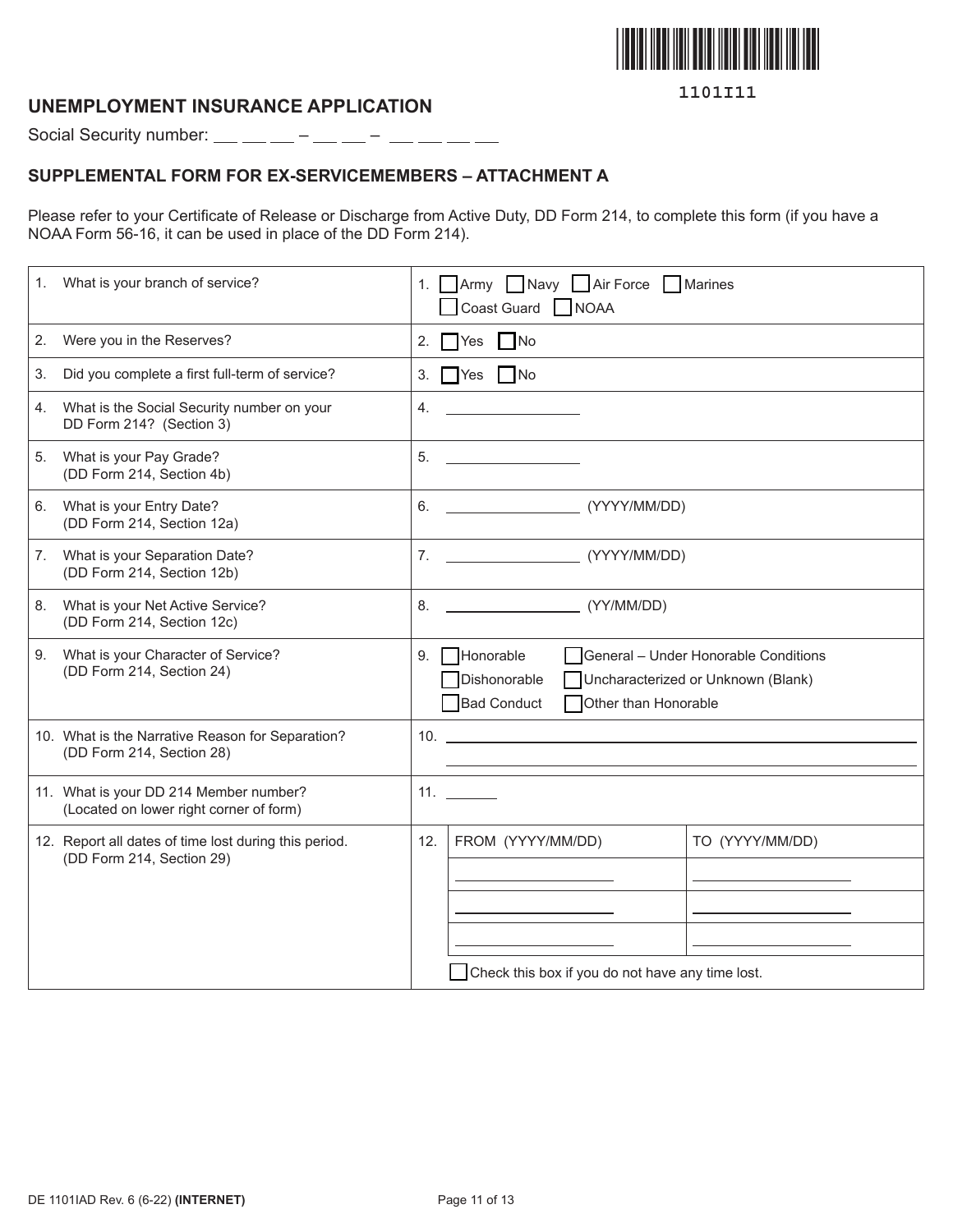

### **UNEMPLOYMENT INSURANCE APPLICATION**

Social Security number:  $\_\_$   $\_\_$  –  $\_\_$  –  $\_\_$  –  $\_\_$  –  $\_\_$ 

# **SUPPLEMENTAL FORM FOR DISASTER UNEMPLOYMENT ASSISTANCE (DUA) – ATTACHMENT D**

Please complete the following if you are unemployed or partially unemployed due to a disaster as you may be eligible for DUA benefits:

| 1. |         | Are you unemployed as a direct result of a recent<br>disaster in California, such as an earthquake, flood,<br>mudslide, wildfire, etc.? | 1. | N <sub>o</sub><br>  Yes                                                                                                                                                                                                                                               |
|----|---------|-----------------------------------------------------------------------------------------------------------------------------------------|----|-----------------------------------------------------------------------------------------------------------------------------------------------------------------------------------------------------------------------------------------------------------------------|
|    | If yes: |                                                                                                                                         |    | If yes, answer questions a-d:                                                                                                                                                                                                                                         |
|    | a)      | Identify the type of disaster.                                                                                                          | a) | <u> 1989 - Johann Barn, amerikansk politiker (d. 1989)</u>                                                                                                                                                                                                            |
|    | b)      | At the time of the disaster, in which county did you<br>reside?                                                                         | b) |                                                                                                                                                                                                                                                                       |
|    | C)      | At the time of the disaster, in which county did you<br>work?                                                                           | C) | <u> 1989 - Johann Stein, mars an de Britannich (b. 1989)</u>                                                                                                                                                                                                          |
|    | d)      | At the time of the disaster, was your<br>unemployment caused by your need to travel<br>through a disaster area?                         |    | <b>No</b><br><b>P</b> Yes                                                                                                                                                                                                                                             |
|    |         | If yes:                                                                                                                                 |    |                                                                                                                                                                                                                                                                       |
|    |         | Identify the disaster county or counties that<br>prevent travel to your job.                                                            |    | <u> 1980 - Johann Stoff, amerikansk politiker (* 1908)</u>                                                                                                                                                                                                            |
|    | e)      | Check the following that best applies to you:                                                                                           | e) | $\Box$ An employee who is unable to work as a direct result of the<br>1)<br>disaster.                                                                                                                                                                                 |
|    |         |                                                                                                                                         |    | An individual who was scheduled to start work for an employer,<br>(2)<br>but could not because of the disaster.                                                                                                                                                       |
|    |         |                                                                                                                                         |    | A self-employed individual who is unable to work as a direct<br>3)<br>result of the disaster.                                                                                                                                                                         |
|    |         |                                                                                                                                         |    | An individual who intended to begin self-employment, but could<br>4)<br>not because of the disaster.                                                                                                                                                                  |
|    |         |                                                                                                                                         |    | An individual who became head of household as a result of the<br>5)<br>disaster.                                                                                                                                                                                      |
|    | f)      | If you selected item e1 or e3 above, how many<br>hours did you work prior to the disaster?                                              | f) |                                                                                                                                                                                                                                                                       |
|    | g)      | If you selected e3 or e4 above briefly describe<br>how the disaster affected your ability to continue<br>or begin your self-employment. | g) |                                                                                                                                                                                                                                                                       |
|    | h)      | What is the physical address of your business?                                                                                          | h) | City: the contract of the contract of the contract of the contract of the contract of the contract of the contract of the contract of the contract of the contract of the contract of the contract of the contract of the cont<br>State: _______ ZIP Code: __________ |